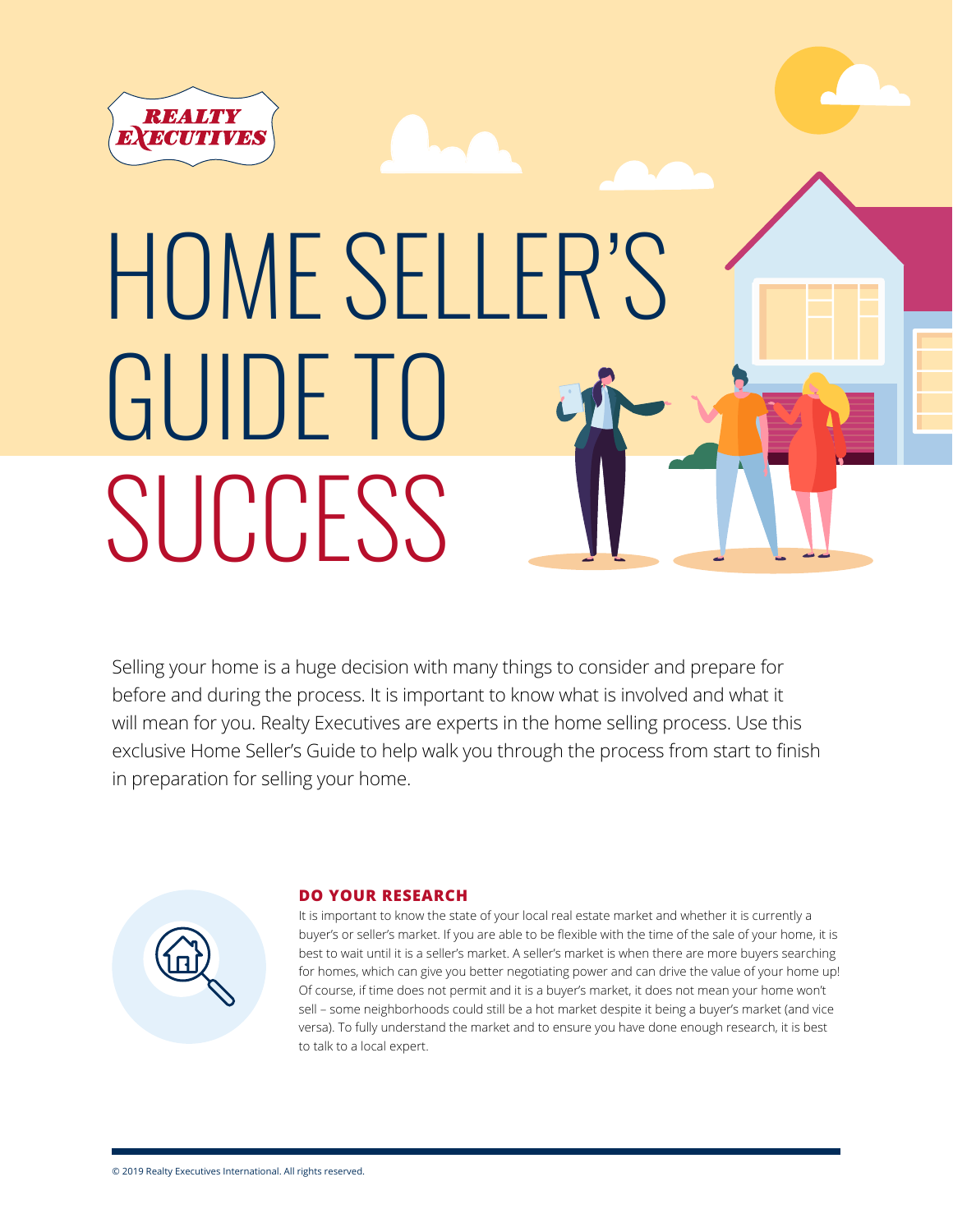### **FIND THE RIGHT AGENT**

Hiring a professional real estate agent is the best way to ensure you are going to sell your home at the best price in a timely manner. Ask family, friends or coworkers if they know any agents that they had good experiences with – or if there are agents they would not recommend. As noted before, agents with experience in your neighborhood is important. See which agents work often within your neighborhood and who knows the community and market. Most importantly, find someone **who you want to work with**, who you trust and that makes you feel comfortable in your home.





### **MAKE HOME IMPROVEMENTS**

When starting the home selling process, it is important to put your best foot forward when it comes to improvements. The common wear and tear on a home can lessen its appeal and sales value. Take a look and determine what improvements your current home could benefit from and then decide which are easy enough to handle on your own and which may require hiring a professional. A Realty Executives agent will be able to help you identify the best use of money and what improvements are necessary to get the best ROI on the sale of your home.

Curb appeal is always key for potential buyers, so make sure to give them a memorable first impression – spend some time cleaning up the front yard, power wash your driveway and add some seasonal plants to pots and garden beds.

### **GET A CMA AND PRICE YOUR HOME**

A CMA is a comparative market analysis that will tell you what similar homes have sold for or are currently on the market in your area. Your real estate agent should provide you with a CMA as part of their listing presentation which is typically presented during the interview process. The CMA will also include the price or price range that your agent suggests listing your home for.

When pricing your home, make sure to ask your agent about a pricing strategy. For example, your agent might recommend to price slightly lower in an effort to get a bidding war and raise the price of the final offer. Ultimately, you need to be comfortable discussing the sale price and a reasonable range of what you will accept for the home.

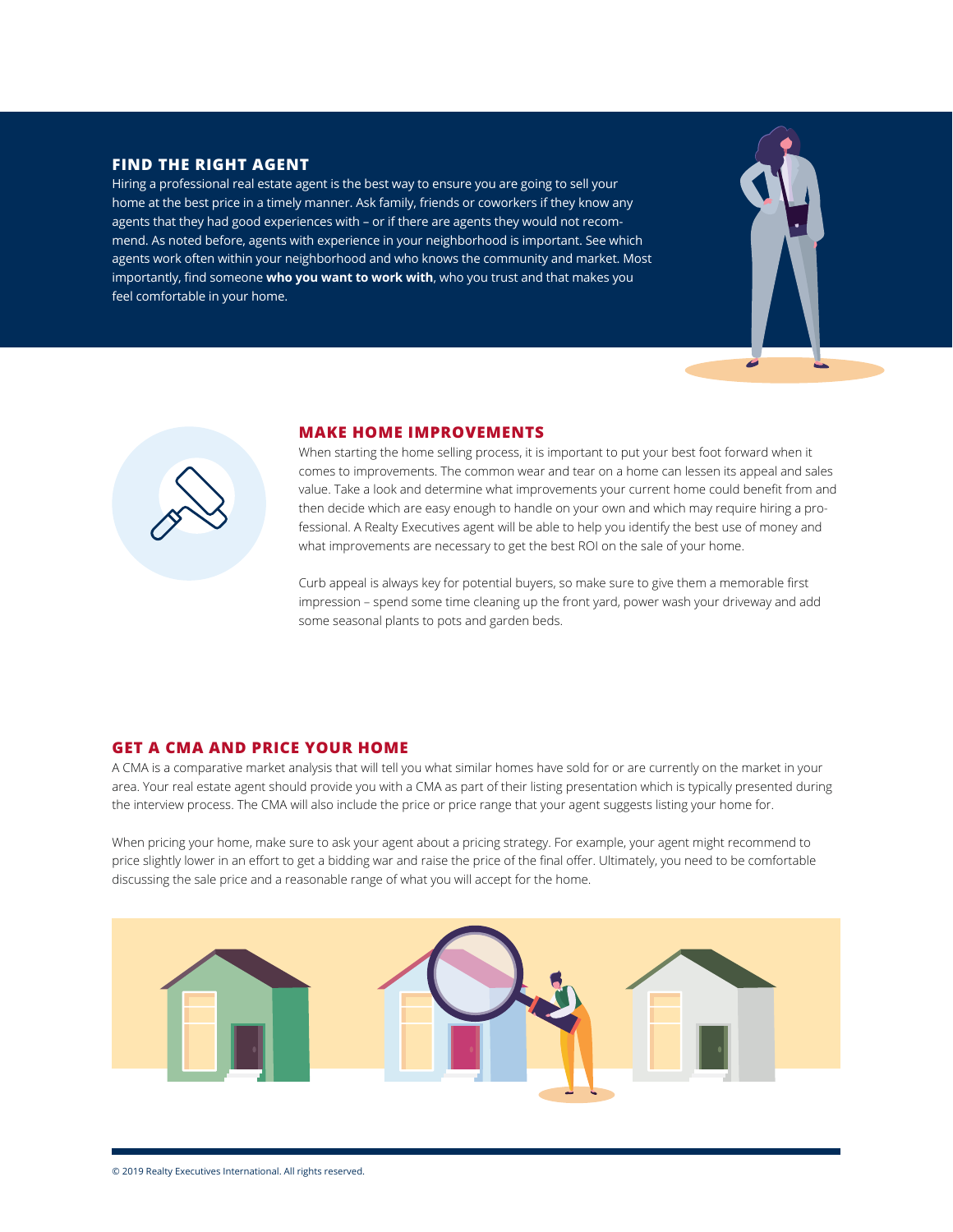

### **CLEAN, ORGANIZE & DECLUTTER**

Selling your home is a great excuse to clean out those closets and get rid of extra clutter. Potential buyers need to be able to see themselves in the home, which is hard to do when someone else's personal belongings are scattered throughout. Remove photos, family valuables and other personal items to not only set the stage, but to protect your belongings during open houses.

After staging the home, freshen up everything you can – fresh towels, clean carpets, sparkling countertops. To add a special touch, order fresh flowers or cookies before an open house to make your home as welcoming as possible.

### **MARKET YOUR HOME**

Gaining the most exposure for your home is a top priority. Your real estate agent should be strategically placing your listing to help attract qualified and serious buyers. In today's society, the Internet is the number one place buyers are searching so make sure your agent has an extensive online marketing strategy. The agent should know how to market the home and the community as well. Advertise schools, great restaurants, local parks and other amenities close to your home to present your neighborhood as the full package.





Once you receive an offer, you may accept, reject or counter it. If you decide to counter the offer, be prepared to begin the negotiation process. Your real estate agent should be the main resource in guiding you through this process, but depending on common practice in your area, you may also want to hire a real estate lawyer. As a seller, this process can be stressful but ask questions, be patient and rely on the professionals.